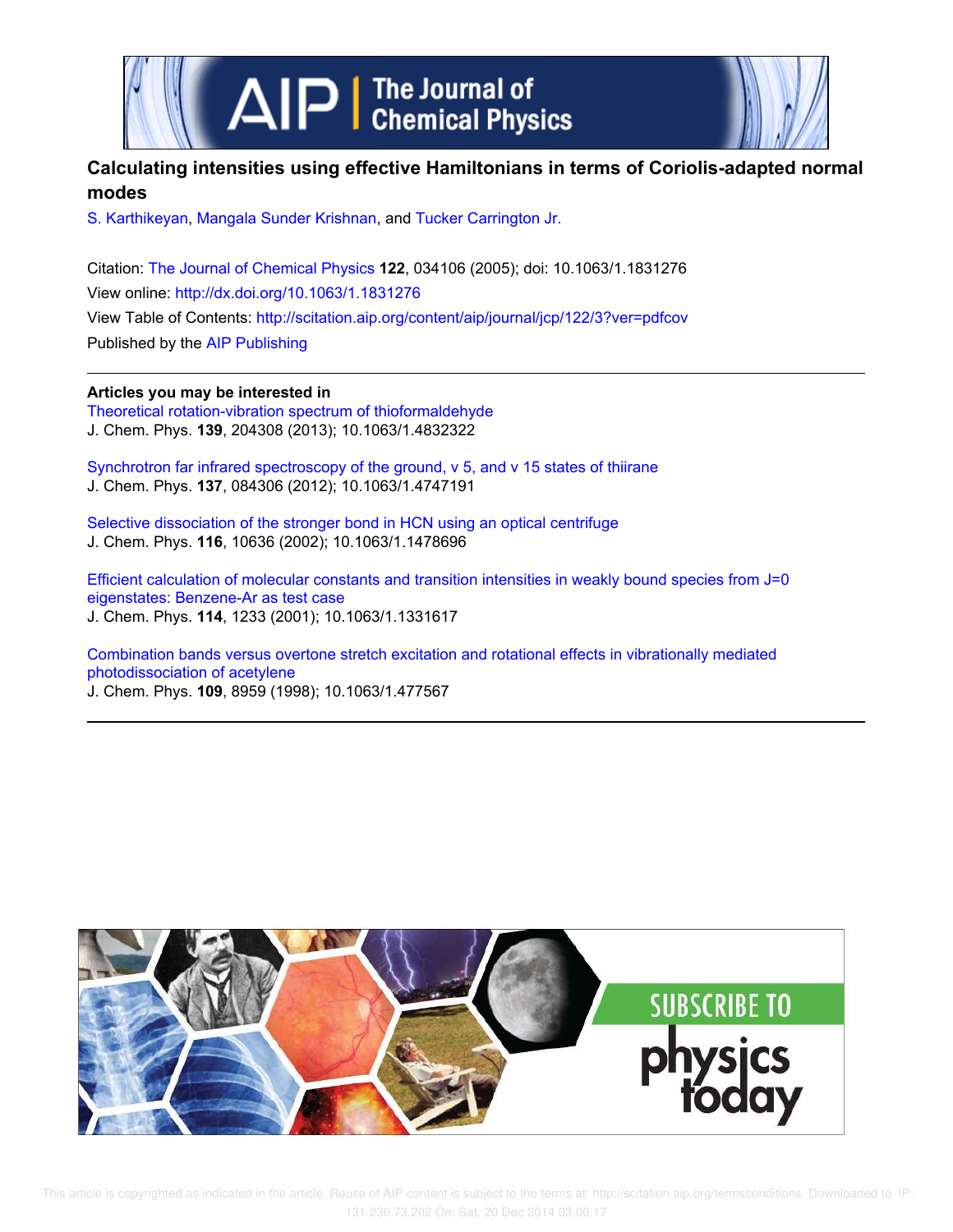# **Calculating intensities using effective Hamiltonians in terms of Coriolis-adapted normal modes**

S. Karthikeyan and Mangala Sunder Krishnan<sup>a)</sup> *Department of Chemistry, Indian Institute of Technology Madras, Chennai-600036, India*

Tucker Carrington, Jr.<sup>b)</sup>

*De´partement de chimie, Universite´ de Montre´al, C.P. 6128, succursale Centre-ville, Montre´al, Que´bec H3C 3J7, Canada*

(Received 27 September 2004; accepted 21 October 2004; published online 28 December 2004)

The calculation of rovibrational transition energies and intensities is often hampered by the fact that vibrational states are strongly coupled by Coriolis terms. Because it invalidates the use of perturbation theory for the purpose of decoupling these states, the coupling makes it difficult to analyze spectra and to extract information from them. One either ignores the problem and hopes that the effect of the coupling is minimal or one is forced to diagonalize effective rovibrational matrices (rather than diagonalizing effective rotational matrices). In this paper we apply a procedure, based on a quantum mechanical canonical transformation for deriving decoupled effective rotational Hamiltonians. In previous papers we have used this technique to compute energy levels. In this paper we show that it can also be applied to determine intensities. The ideas are applied to the ethylene molecule.  $\degree$  2005 American Institute of Physics. [DOI: 10.1063/1.1831276]

## **I. INTRODUCTION**

Rovibrational spectra are analyzed to determine both the positions and the intensities of spectral lines. Intensities play a key role in interpreting spectra. $1-4$  Used together, experimental intensities and theoretical models enable one, for example, to extract information from remote sensing atmospheric experiments and combustion and astrophysical data.<sup>5</sup> In addition, intensity information is crucial for understanding spectra taken in the laboratory. Transition intensities are used to make assignments and therefore indirectly provide a means of determining the structure of a molecule, its force constants, etc. From the intensities themselves one can sometimes extract the dipole moment of the molecule.

For semirigid molecules it is very common to analyze both the positions and intensities of spectral transitions by using normal coordinates and perturbation theory.<sup>2,6,7</sup> If vibrations are of small amplitude normal coordinates are sufficient. If *J* is not too large and anharmonicity is fairly weak perturbation theory is sufficient. Perturbation theory is used to derive a new Hamiltonian operator, unitarily equivalent to the original Hamiltonian and having smaller off-diagonal matrix elements in the harmonic oscillator basis than those of the original Hamiltonian. Each diagonal matrix element may be considered an effective (rotational) Hamiltonian. Offdiagonal matrix elements are neglected and effective Hamiltonians are diagonalized to obtain rotational levels associated with each vibrational state. $3$  This approach is successful if it is possible to derive a new Hamiltonian for which the effect of off-diagonal matrix elements on eigenvalues is negligible. In most cases it works well but in some cases setting an

off-diagonal matrix element equal to zero changes the eigenvalues quite a bit. In general, if this is the case, it is due to the fact that the eigenvalues of the two effective Hamiltonians coupled by the off-diagonal matrix element are close. This problem always arises if two or more normal mode frequencies are similar. In this case, it is not possible to obtain an effective rotational Hamiltonian for each vibrational state. Rather, one must compute eigenvalues of an effective rovibrational Hamiltonian matrix. The size of this matrix depends on the number of coupled vibrational states. Often equations for the matrix elements of the effective rovibrational Hamiltonian matrix are not derived, but elements are parametrized and the parameters are fit to experimental results. In a series of papers<sup>8</sup> we have shown that it is possible to derive decoupled effective rotational Hamiltonians even when Coriolis coupling terms strongly perturb nearly degenerate vibrational states. This is done by writing the Hamiltonian in terms of angular momentum dependent normal coordinates. In previous papers we have studied energy level patterns; in this paper we use a Bogoliubov–Tyablikov (BT) transformation to show that the same ideas can be used to compute intensities.

To compute intensities using the standard approach one transforms the space-fixed components of the dipole moment using the contact transformation that relates the original and the transformed Hamiltonian operator. Intensities of rovibrational transitions are obtained by writing the space-fixed components in terms of molecule-fixed components and expanding the latter in terms of normal coordinates.<sup>7</sup> If the transformed Hamiltonian is

$$
\tilde{H} = e^{iS} H e^{-iS} \tag{1}
$$

then the transformed (space-fixed) dipole moment components are

a)Author to whom correspondence should be addressed. Electronic mail: mangal@iitm.ac.in

b)Electronic mail: Tucker.Carrington@Umontreal.ca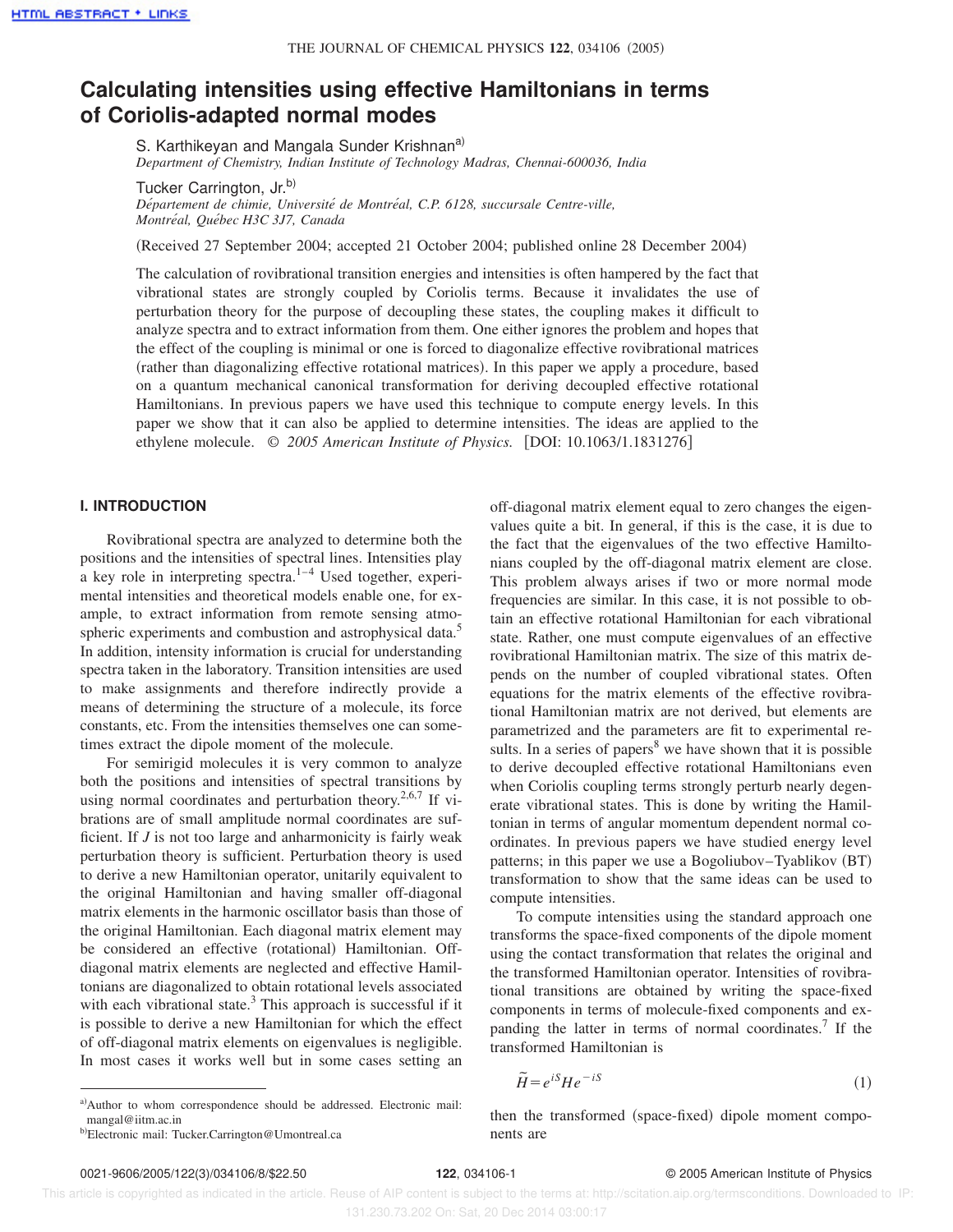$$
\tilde{\mu}_k = e^{iS} \mu_k e^{-iS}.
$$
\n(2)

Intensities are computed from

$$
\langle \Psi_f | \mu_k | \Psi_i \rangle = \langle \phi_f | \tilde{\mu}_k | \phi_i \rangle, \tag{3}
$$

where

$$
\tilde{H}|\phi_i\rangle\!=\!E_i|\phi_i\rangle
$$

and

$$
|\Psi_i\rangle = e^{-iS} |\phi_i\rangle.
$$

If off-diagonal elements of  $\tilde{H}$  can be neglected then  $\phi_i$  is an eigenfunction of an effective rotational Hamiltonian associated with a single vibrational level. If some off-diagonal elements of  $\tilde{H}$  cannot be neglected then  $\phi_i$  is an eigenfunction of an effective rovibrational Hamiltonian associated with all the vibrational levels which are coupled by the off-diagonal elements. If off-diagonal elements of  $\tilde{H}$  are important but intensities are computed assuming that  $\phi_i$  is an eigenfunction of an effective rotational Hamiltonian matrix, erroneous results are obtained. It would make analyzing experimental intensities easier if it were possible to compute intensities without diagonalizing an effective rovibrational Hamiltonian matrix. In this paper we show that this is possible.

We apply this approach to ethylene  $(C_2H_4)$ , an important hydrocarbon present in the atmosphere. It is also of considerable interest in stellar astrophysics because it is formed as a product in chemical reactions of methane in the stratospheres of planets. The equilibrium geometry of ethylene molecule has  $D_{2h}$  symmetry and vibrational states with  $B_{1u}$ ,  $B_{2u}$  or  $B_{3u}$  symmetry are infrared active; states with  $A_g$ ,  $A_{1g}$ ,  $B_{2g}$  or  $B_{3g}$  symmetry are Raman active.<sup>9</sup> The rovibrational spectrum of ethylene has been analyzed by a number of research groups.<sup>9</sup> Ethylene has several vibrational degrees of freedom which are strongly coupled by Coriolis terms and therefore the standard perturbative method of deriving effective rotational Hamiltonians for each vibrational state does not work. In an earlier paper we computed energy levels of  $trans-d_2$  ethylene which has lower symmetry and fewer Coriolis coupled pairs.<sup>8</sup> In the case of ethylene the four normal coordinates  $Q_4$ ,  $Q_7$ ,  $Q_{10}$  and  $Q_{12}$  are all pairwise Coriolis coupled.

### **II. EFFECTIVE HAMILTONIAN FOR ETHYLENE**

#### **A. BT transformation for a model Hamiltonian with two normal coordinates**

Consider first a model Hamiltonian representing a rigid symmetric top molecule with two normal coordinates strongly coupled by  $J<sub>z</sub>$  Coriolis terms,

$$
H_{vr} = \frac{1}{2} [w_1 (P_1^2 + Q_1^2) + w_2 (P_2^2 + Q_2^2)]
$$
  

$$
- \hbar^2 \mu_{zz} \zeta_{12}^z J_z \left( \sqrt{\frac{w_2}{w_1}} Q_1 P_2 - \sqrt{\frac{w_1}{w_2}} Q_2 P_1 \right) + H_{rr},
$$
  
(4)

where  $Q_1$ ,  $Q_2$ , and  $P_1$ ,  $P_2$  are the normal coordinates and their corresponding momenta. The meaning of the other symbols is described elsewhere.<sup>7,8a</sup> It is possible to write down exact closed-form equations for the energy levels of this Hamiltonian. The equations are somewhat simpler if, after writing the Hamiltonian in terms of raising and lowering operators

$$
B_k^{\dagger} = \frac{1}{\sqrt{2}} (Q_k - iP_k), \quad B_k = \frac{1}{\sqrt{2}} (Q_k + iP_k), \quad k = 1,2 \tag{5}
$$

only the Coriolis terms with equal numbers of raising and lowering operators are retained. ${}^{8b}$  The resulting Hamiltonian is

$$
H_{vr} \approx \frac{w_1}{2} (B_1^{\dagger} B_1 + B_1 B_1^{\dagger}) + \frac{w_2}{2} (B_2^{\dagger} B_2 + B_2 B_2^{\dagger})
$$
  

$$
- \frac{\hbar^2 \mu_{zz} \zeta_{12}^z}{2i} J_z \left( \sqrt{\frac{w_1}{w_2}} + \sqrt{\frac{w_2}{w_1}} \right) (B_1^{\dagger} B_2 - B_1 B_2^{\dagger}) + H_{rr}.
$$
  
(6)

To obtain exact energy level equations one introduces new raising and lowering operators defined by

$$
\begin{pmatrix}\nB_1^{\dagger} \\
B_2^{\dagger} \\
B_1 \\
B_2\n\end{pmatrix} = \begin{pmatrix}\nU_{11}^* & U_{12}^* & 0 & 0 \\
U_{21}^* & U_{22}^* & 0 & 0 \\
0 & 0 & U_{11} & U_{12} \\
0 & 0 & U_{21} & U_{22}\n\end{pmatrix} \begin{pmatrix}\nA_1^{\dagger} \\
A_2^{\dagger} \\
A_1 \\
A_2\n\end{pmatrix},
$$
\n(7)

where the  $U_{ij}$  depend on  $J_z$  and are given explicitly elsewhere.<sup>8b</sup> In terms of the new operators the Hamiltonian  $H_{vr}$  is

$$
H_{vr} = \frac{1}{2}(w_1 + w_2) + 2\sum_{k=1,2} E_k(J_z)A_k^{\dagger}A_k + H_{rr}
$$
 (8)

where  $E_1(J_z)$  and  $E_2(J_z)$  are

$$
E_1(J_z) = \frac{1}{2} \left( \frac{w_1 + w_2}{2} \right)
$$
  
+ 
$$
\frac{1}{2} \sqrt{\left( \frac{w_1 - w_2}{2} \right)^2 + \frac{X_1^2(J_z)(w_1 + w_2)^2}{w_1 w_2}},
$$
  

$$
E_2(J_z) = \frac{1}{2} \left( \frac{w_1 + w_2}{2} \right)
$$
  
- 
$$
\frac{1}{2} \sqrt{\left( \frac{w_1 - w_2}{2} \right)^2 + \frac{X_1^2(J_z)(w_1 + w_2)^2}{w_1 w_2}},
$$

and

$$
X_1(J_z) = \frac{\hbar^2 \mu_{zz} \zeta_{12}^z J_z}{2}.
$$

The eigenkets of the middle term in Eq.  $(8)$  are denoted  $|n_1(J_z)n_2(J_z)\rangle$ . The Hamiltonian of Eq. (8) is diagonal in the  $|n_1(J_z)n_2(J_z)\rangle$   $|JKM\rangle$  basis, where  $|JKM\rangle$  is a symmetric top solution. Note that  $|n_1(J_z)n_2(J_z)\rangle | JKM\rangle$  $=$   $|n_1(K)n_2(K)\rangle$  |*JKM* $\rangle$ . The kets  $|n_1(K)n_2(K)\rangle$  satisfy the orthogonality relation

$$
\langle n_1(K)n_2(K)|n'_1(K)n'_2(K)\rangle = \delta_{n_1n'_1}\delta_{n_2n'_2}.
$$
 (9)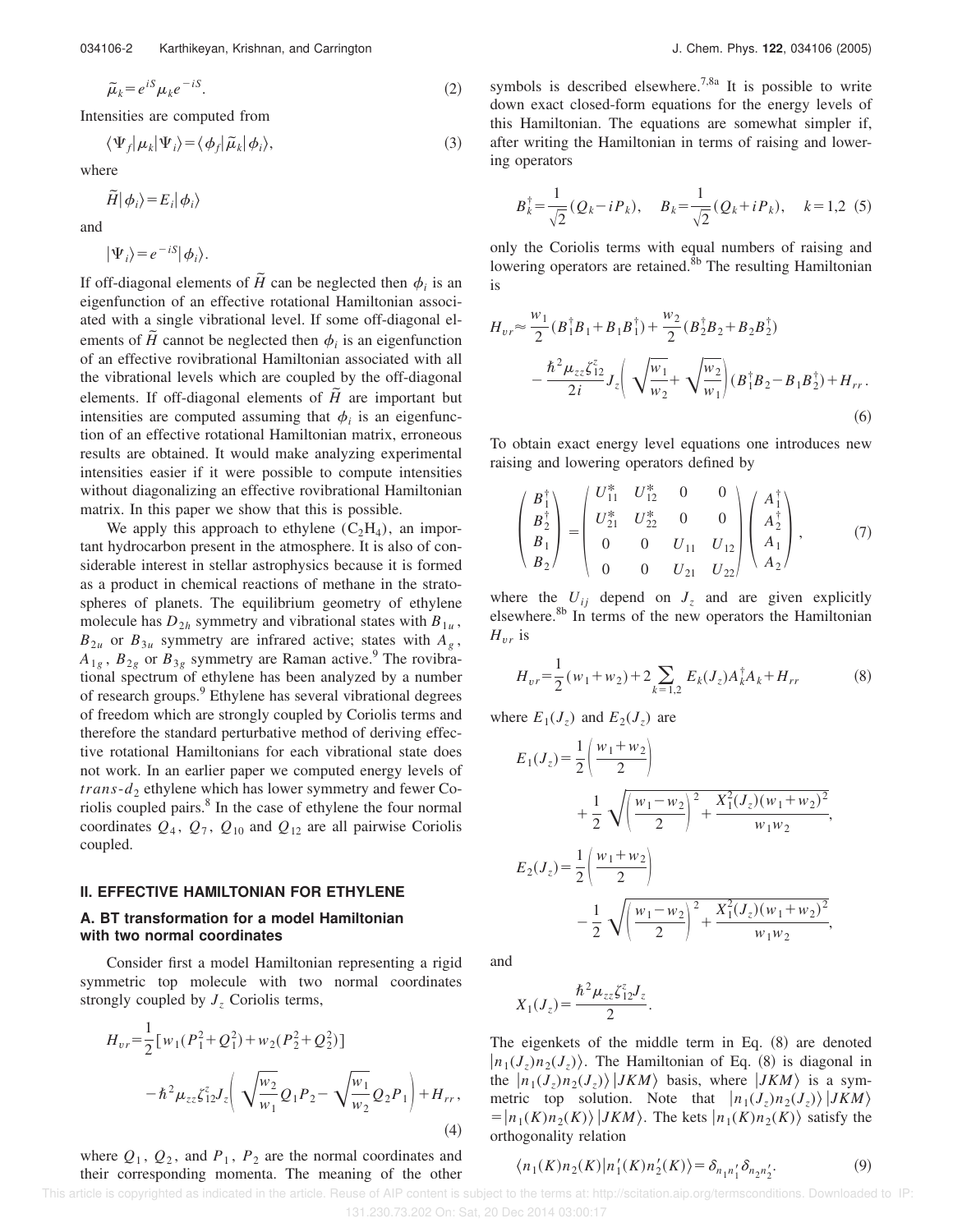If the rigid rotor part of the model Hamiltonian is an asymmetric top Hamiltonian then Eq.  $(8)$  remains unchanged but  $H_{rr}$  is not diagonal in the  $|n_1(J_z)n_2(J_z)JK\rangle$  basis. Offdiagonal matrix elements of the angular momentum raising and lowering operators  $J^2_{\pm}$  in  $H_{rr}$  are nonzero. The offdiagonal matrix elements are

$$
\langle JK'n'_1(J_z)n'_2(J_z)|J_{\pm}^2|n_1(J_z)n_2(J_z)JK\rangle
$$
  
=  $\langle n'_1(K')n'_2(K')|n_1(K)n_2(K)\rangle\langle JK'|J_{\pm}^2|JK\rangle.$  (10)

The overlap integrals are calculated in the coordinate representation

$$
\langle n'_1(K')n'_2(K')|n_1(K)n_2(K)\rangle
$$
  
= 
$$
\int_{-\infty}^{\infty} \int_{-\infty}^{\infty} dQ_1 dQ_2 \langle n'_1(K')n'_2(K')|Q_1Q_2\rangle
$$
  

$$
\times \langle Q_1Q_2|n_1(K)n_2(K)\rangle.
$$
 (11)

If  $n_1 + n_2 \neq n'_1 + n'_2$  the overlap integral vanishes identically. Expressions for the overlap integrals are not complicated. Some examples are

$$
\langle 0(K')0(K')|0(K)0(K)\rangle = 1,\tag{12}
$$

 $\langle 1(K')0(K')|1(K)0(K)\rangle$ 

$$
=U_{11}^*(K')U_{11}(K)+U_{21}^*(K')U_{21}(K),\tag{13}
$$

 $\langle 0(K')1(K')|0(K)1(K)\rangle$ 

$$
=U_{12}^*(K')U_{12}(K)+U_{22}^*(K')U_{22}(K),\tag{14}
$$

 $\langle 1(K')0(K')|0(K)1(K)\rangle$ 

$$
=U_{11}^*(K')U_{12}(K)+U_{21}^*(K')U_{22}(K),\tag{15}
$$

 $\langle 0(K')1(K')|1(K)0(K)\rangle$  $= U_{12}^*(K')U_{11}(K) + U_{22}^*(K')U_{21}(K),$  (16)

and others are presented elsewhere.<sup>8b</sup>

#### **B. Ethylene Hamiltonian**

No molecule has only two normal coordinates. How can we therefore apply the model to analyze the spectra of a real molecule? It is common to use perturbation theory to study the spectra of semirigid molecules. To do this the Hamiltonian operator is transformed so that in the original harmonic oscillator/rigid rotor basis blocks of the Hamiltonian matrix that correspond to different vibrational basis functions are weakly coupled. If a term in the Hamiltonian strongly couples two zeroth-order states it is best not to transform the Hamiltonian to decrease coupling due to this term. This term then appears in its original form in the final transformed Hamiltonian. For a molecule with  $3N-6$  normal coordinates in which *k* coordinates  $(Q_1, Q_2,..., Q_k)$ , are strongly coupled by Coriolis terms, one would proceed as follows:  $(1)$ use standard perturbation theory to derive an effective Hamiltonian labeled by quantum numbers  $n_{k+1}$ ,  $n_{k+2},...,n_{3N-6}$  for each of the weakly coupled zeroth-order states;  $(2)$  compute eigenvalues of the effective Hamiltonians containing the strongly coupled terms. There is an effective

Hamiltonian for each set of quantum numbers  $n_{k+1}$ ,  $n_{k+2},...,n_{3N-6}$  which depends on  $Q_1, Q_2,...,Q_k, P_1$  $P_2, \dots, P_k$ , and angular momentum operators. We use the BT transformation method of the preceding section to compute eigenvalues of each of these effective Hamiltonians. Ethylene has four vibrational modes,  $Q_7$ ,  $Q_{10}$ ,  $Q_4$  and  $Q_{12}$ , that are pairwise strongly coupled by Coriolis terms. Dropping a constant, the effective Hamiltonian for  $n_{k+1} = n_{k+2}$  $=$   $\cdots n_{3N-6}$  = 0 is

$$
H_{7,10,4,12} = \left(\sum_{i=7,10,4,12} H_{ii}\right) + H_{7-10} + H_{4-10} + H_{10-12}
$$

$$
+ H_{7-12} + H_{7-4} + H_{4-12} + H_{rr}, \tag{17}
$$

where

$$
H_{ii} = \frac{\hbar^2}{2hc} \{ (\mu_{xx}^i)_{\text{eff}} J_x^2 + (\mu_{yy}^i)_{\text{eff}} J_y^2 + (\mu_{zz}^i)_{\text{eff}} J_z^2 \} - \{ \Delta_J^i (J^2)^2
$$
  
+  $\Delta_{JK}^i J^2 J_z^2 + \Delta_K^i J_z^4 + \frac{1}{2} [\delta_J^i J^2 + \delta_K^i J_z^2, J_+^2 + J_-^2] + \},$   

$$
H_{7-10} = -i \xi_{7-10}^z J_z (B_T^{\dagger} B_{10} - B_T B_{10}^{\dagger})
$$
  
+  $\eta_{7-10}^{xy} (J_x J_y + J_y J_x) (B_T^{\dagger} B_{10} + B_T B_{10}^{\dagger}),$   

$$
H_{4-10} = -i \xi_{4-10}^x J_x (B_4^{\dagger} B_{10} - B_4 B_{10}^{\dagger})
$$
  
+  $\eta_{4-10}^{yz} (J_y J_z + J_z J_y) (B_4^{\dagger} B_{10} + B_4 B_{10}^{\dagger}),$   

$$
H_{10-12} = i \xi_{10-12}^y J_y (B_1^{\dagger} B_{12} - B_{10} B_{12}^{\dagger}),
$$
  

$$
H_{7-12} = i \xi_{7-12}^x J_x (B_T^{\dagger} B_{12} - B_T B_{12}^{\dagger}),
$$
  

$$
H_{7-4} = \eta_{7-4}^{xz} (J_x J_z + J_z J_x) (B_4^{\dagger} B_7 + B_4 B_7^{\dagger}),
$$
and

 $H_{4-12} = i \xi_{4-12}^z J_z (B_4^{\dagger} B_{12} - B_4 B_{12}^{\dagger}),$ with

$$
\xi_{ij}^z = \frac{\hbar^2 \mu_{zz}}{2hc} \left( \sqrt{\frac{w_i}{w_j}} + \sqrt{\frac{w_j}{w_i}} \right) \xi_{ij}^z,
$$

and likewise for  $\xi_{ij}^x$  and  $\xi_{ij}^y$ .  $[A,B]_+$  is the symmetrized product  $AB + BA$ . The rotational constants in  $H_{ii}$  depend on the raising and lowering operators associated with the strongly coupled modes,

$$
\mu^{i} = \mu_{0} + \sum_{j=7,10,4,12} \alpha_{i}^{j} \left( \frac{B_{j}^{\dagger} B_{j} + B_{j} B_{j}^{\dagger}}{2} \right). \tag{18}
$$

We compute energy levels of  $H_{7,10,4,12}$  by introducing new raising and lowering operators that decouple the pairs *Q*<sup>7</sup> ,  $Q_{10}$  and  $Q_4$ ,  $Q_{12}$ . To define these operators we rewrite

$$
H_{7,10,4,12} = H_0 + H_r, \t\t(19)
$$

where

$$
H_0 = \left(\sum_{i=7,10,4,12} H_{ii}\right) + H_{7-10}^z + H_{4-12} + H_{rr}^{ST}(J_\alpha, J_\beta, J_\gamma),
$$
  
\n
$$
H_r = H_{4-10} + H_{10-12} + H_{7-12} + H_{7-4} + H_{7-10}^r
$$
  
\n
$$
+ \left[H_{rr} - H_{rr}^{ST}(J_\alpha, J_\beta, J_\gamma)\right],
$$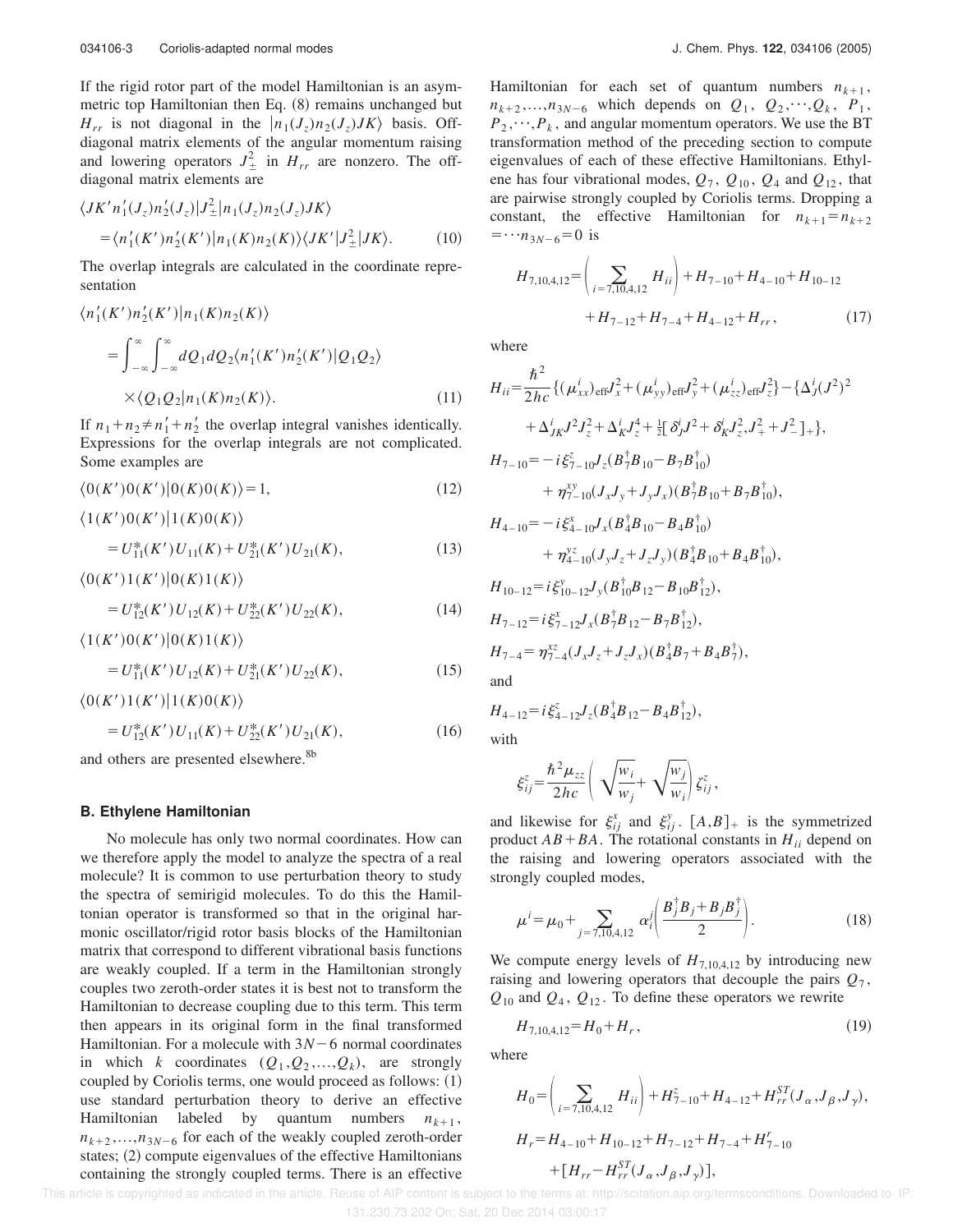and

$$
H_{7-10}^r = \eta_{7-10}^{xy} (J_x J_y + J_y J_x) (B_7^{\dagger} B_{10} + B_7 B_{10}^{\dagger}).
$$

In the above equation,  $H_{rr}^{ST}$  is the symmetric top portion of the rigid rotor Hamiltonian. In terms of the old raising and lowering operators  $H_0$  is given by

$$
H_0 = \sum_{k=7,10,4,12} \frac{w_k}{2} (B_k^{\dagger} B_k + B_k B_k^{\dagger})
$$
  
\n
$$
- i \zeta_{7,10}^z J_z \left( \sqrt{\frac{w_7}{w_{10}}} + \sqrt{\frac{w_{10}}{w_7}} \right) (B_T^{\dagger} B_{10} - B_T B_{10}^{\dagger})
$$
  
\n
$$
+ i \zeta_{4,12}^z J_z \left( \sqrt{\frac{w_4}{w_{12}}} + \sqrt{\frac{w_{12}}{w_4}} \right) (B_4^{\dagger} B_{12} - B_4 B_{12}^{\dagger})
$$
  
\n
$$
+ H_{rr}^{ST} (J_\alpha, J_\beta, J_\gamma).
$$
 (20)

In terms of the new raising and lowering operators  $H_0$  can be rewritten as

$$
H_0 = \frac{1}{2} (w_7 + w_{10}) + 2 \sum_{k=7,10} E_k (J_z) A_k^{\dagger} A_k + \frac{1}{2} (w_4 + w_{12})
$$
  
+2 $\sum_{k=4,12} E_k (J_z) A_k^{\dagger} A_k + H_{rr}^{ST} (J_\alpha, J_\beta, J_\gamma),$  (21)

where

$$
E_7(J_z) = \frac{1}{2} \left( \frac{w_7 + w_{10}}{2} \right)
$$
  
+ 
$$
\frac{1}{2} \sqrt{\left( \frac{w_7 - w_{10}}{2} \right)^2 + \frac{X_1^2(J_z)(w_7 + w_{10})^2}{w_{10}w_7}},
$$
  

$$
E_{10}(J_z) = \frac{1}{2} \left( \frac{w_7 + w_{10}}{2} \right)
$$
  
- 
$$
\frac{1}{2} \sqrt{\left( \frac{w_7 - w_{10}}{2} \right)^2 + \frac{X_1^2(J_z)(w_7 + w_{10})^2}{w_{10}w_7}},
$$

$$
E_4(J_z) = \frac{1}{2} \left( \frac{w_4 + w_{12}}{2} \right)
$$
  
+ 
$$
\frac{1}{2} \sqrt{\left( \frac{w_4 - w_{12}}{2} \right)^2 + \frac{X_2^2(J_z)(w_4 + w_{12})^2}{w_4 w_{12}}},
$$

and

$$
E_{12}(J_z) = \frac{1}{2} \left( \frac{w_4 + w_{12}}{2} \right)
$$
  
- 
$$
\frac{1}{2} \sqrt{\left( \frac{w_4 - w_{12}}{2} \right)^2 + \frac{X_2^2 (J_z) (w_4 + w_{12})^2}{w_4 w_{12}}},
$$

with

$$
X_1(J_z) = \frac{\hbar^2 \mu_{zz} \zeta_{7,10}^z J_z}{2},
$$

TABLE I. Energy levels.

| $n_{10}n_7n_4n_{12}K_{-1}K_1$ | Diagonal<br>element | <b>Block</b> diagonal<br>approx. | Variational<br>energies |  |
|-------------------------------|---------------------|----------------------------------|-------------------------|--|
| 1,0,0,0,1,15                  |                     | 3774.26                          | 3774.24                 |  |
| 1,0,0,0,1,14                  | 3799.18             | 3793.36                          | 3794.14                 |  |
| 1,0,0,0,3,13                  |                     | 3820.14                          | 3820.89                 |  |
| 1,0,0,0,3,12                  | 3831.91             | 3822.00                          | 3822.94                 |  |
| 1,0,0,0,5,11                  |                     | 3883.96                          | 3884.67                 |  |
| 1,0,0,0,5,10                  | 3883.28             | 3883.95                          | 3884.68                 |  |
| 1,0,0,0,7,9                   |                     | 3979.66                          | 3980.29                 |  |
| 1,0,0,0,7,8                   | 3979.29             | 3979.66                          | 3980.29                 |  |
| 1,0,0,0,9,7                   |                     | 4107.37                          | 4107.88                 |  |
| 1,0,0,0,9,6                   | 4107.13             | 4107.37                          | 4107.88                 |  |
| 1,0,0,0,11,5                  |                     | 4266.80                          | 4267.18                 |  |
| 1,0,0,0,11,4                  | 4266.66             | 4266.80                          | 4267.18                 |  |
| 1,0,0,0,13,3                  |                     | 4457.74                          | 4457.05                 |  |
| 1,0,0,0,13,2                  | 4457.66             | 4457.74                          | 4457.96                 |  |
| 1,0,0,0,15,1                  |                     | 4679.96                          | 4679.99                 |  |
| 1,0,0,0,15,0                  | 4679.95             | 4679.96                          | 4679.99                 |  |
| 0,0,1,0,1,15                  |                     | 3281.31                          | 3281.10                 |  |
| 0,0,1,0,1,14                  | 3293.87             | 3300.15                          | 3299.37                 |  |
| 0,0,1,0,3,13                  |                     | 3327.59                          | 3326.84                 |  |
| 0,0,1,0,3,12                  | 3327.59             | 3329.28                          | 3328.37                 |  |
| 0,0,1,0,5,11                  |                     | 3392.88                          | 3392.15                 |  |
| 0,0,1,0,5,10                  | 3390.35             | 3392.89                          | 3392.17                 |  |
| 0,0,1,0,7,9                   |                     | 3490.69                          | 3489.94                 |  |
| 0,0,1,0,7,8                   | 3474.92             | 3490.69                          | 3489.94                 |  |
| 0,0,1,0,9,7                   |                     | 3620.94                          | 3620.94                 |  |
| 0,0,1,0,9,6                   | 3620.73             | 3620.94                          | 3620.94                 |  |
| 0,0,1,0,11,5                  |                     | 3783.23                          | 3782.96                 |  |
| 0,0,1,0,11,4                  | 3783.10             | 3783.23                          | 3782.96                 |  |
| 0,0,1,0,13,3                  |                     | 3977.22                          | 3977.04                 |  |
| 0,0,1,0,13,2                  | 3977.16             | 3977.22                          | 3977.04                 |  |
| 0,0,1,0,15,1                  |                     | 4202.59                          | 4202.54                 |  |
| 0,0,1,0,15,0                  | 4202.57             | 4202.59                          | 4202.54                 |  |
| 0,0,0,1,1,15                  |                     | 3357.38                          | 3357.85                 |  |
| 0,0,0,1,1,14                  | 3381.49             | 3375.90                          | 3377.95                 |  |
| 0,0,0,1,3,13                  |                     | 3401.68                          | 3403.74                 |  |
| 0,0,0,1,3,12                  | 3400.78             | 3403.51                          | 3406.05                 |  |
| 0,0,0,1,5,11                  |                     | 3463.13                          | 3465.20                 |  |
| 0,0,0,1,5,10                  | 3457.89             | 3463.12                          | 3465.20                 |  |
| 0,0,0,1,7,9                   |                     | 3555.30                          | 3557.59                 |  |
| 0,0,0,1,7,8                   | 3554.94             | 3555.30                          | 3557.59                 |  |
| 0,0,0,1,9,7                   |                     | 3678.34                          | 3679.74                 |  |
| 0,0,0,1,9,6                   | 3678.12             | 3678.34                          | 3679.74                 |  |
| 0,0,0,1,11,5                  |                     | 3832.05                          | 3833.24                 |  |
| 0,0,0,1,11,4                  | 3831.91             | 3832.05                          | 3833.24                 |  |
| 0,0,0,1,13,3                  |                     | 4016.25                          | 4017.01                 |  |
| 0,0,0,1,13,2                  | 4016.17             | 4016.25                          | 4017.01                 |  |
| 0,0,0,1,15,1                  |                     | 4230.78                          | 4230.83                 |  |
| 0,0,0,1,15,0                  | 4230.77             | 4230.78                          | 4230.83                 |  |
| 0,1,0,0,1,15                  |                     | 3157.41                          | 3156.92                 |  |
| 0,1,0,0,1,14                  | 3170.28             | 3176.21                          | 3174.21                 |  |
| 0,1,0,0,3,13                  |                     | 3201.62                          | 3199.67                 |  |
| 0,1,0,0,3,12                  | 3200.69             | 3203.62                          | 3201.20                 |  |
| 0,1,0,0,5,11                  |                     | 3262.27                          | 3260.35                 |  |
| 0,1,0,0,5,10                  | 3261.57             | 3262.27                          | 3260.35                 |  |
| 0,1,0,0,7,9                   |                     | 3353.34                          | 3351.58                 |  |
| 0,1,0,0,7,8                   | 3352.96             | 3353.34                          | 3351.58                 |  |
| 0,1,0,0,9,7                   |                     | 3475.16                          | 3473.56                 |  |
| 0,1,0,0,9,6                   | 3474.92             | 3475.16                          | 3473.56                 |  |
| 0,1,0,0,11,5                  |                     | 3627.62                          | 3626.31                 |  |
| 0,1,0,0,11,4                  | 3627.47             | 3627.62                          | 3626.31                 |  |
| 0,1,0,0,13,3                  |                     | 3810.66                          | 3809.72                 |  |
| 0,1,0,0,13,2                  | 3810.59             | 3810.66                          | 3809.72                 |  |
| 0,1,0,0,15,1                  |                     | 4024.20                          | 4023.36                 |  |
| 0,1,0,0,15,0                  | 4024.18             | 4024.20                          | 4023.85                 |  |

and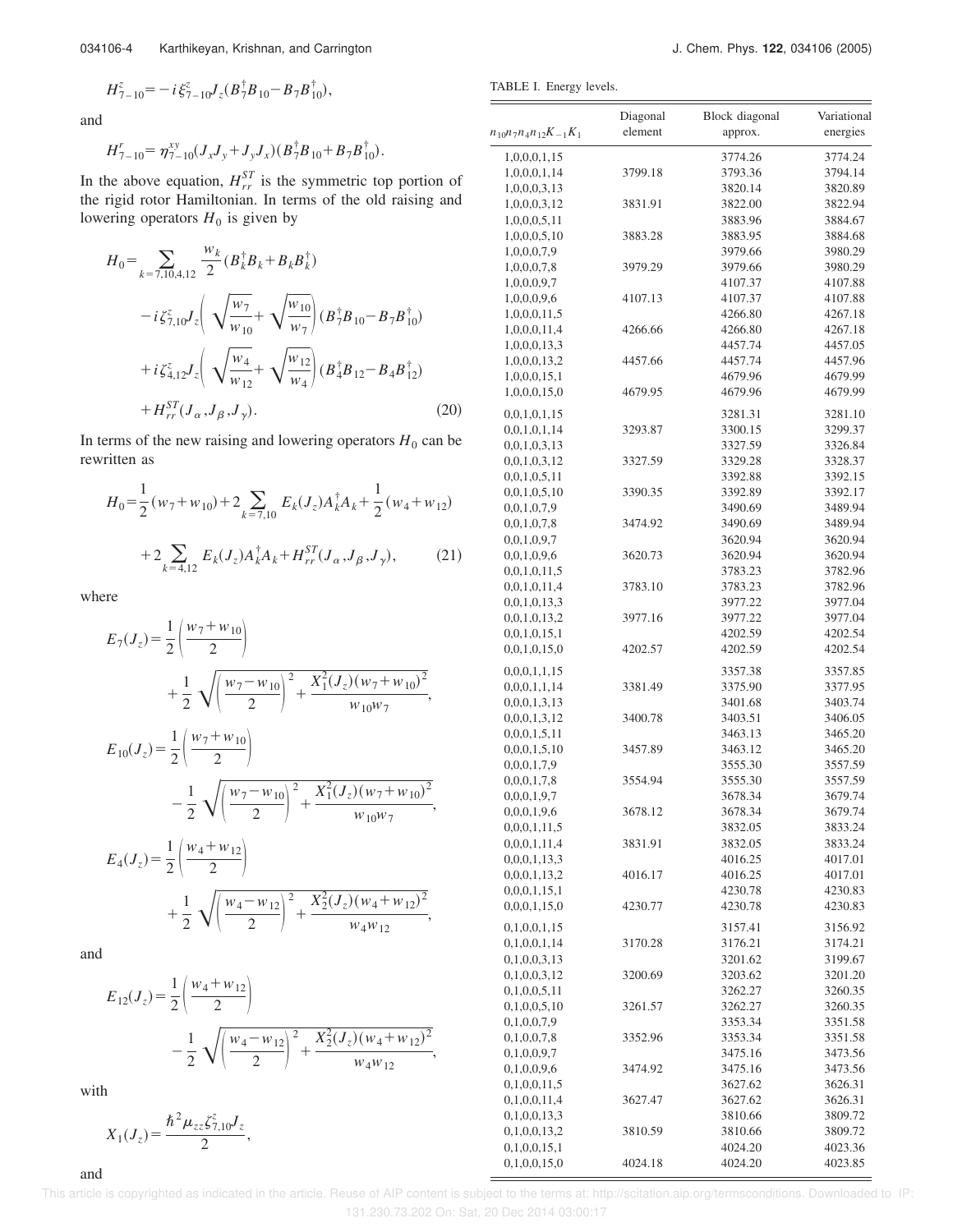.

$$
X_2(J_z) = \frac{\hbar^2 \mu_{zz} \zeta_{4,12}^z J_z}{2}
$$

For ethylene we have used parameter values derived by fitting the effective Hamiltonian to experimental spectra.<sup>10</sup> We have computed energy levels of  $H_{7,10,4,12}$  in three different ways. These results are presented in Table I. It is straightforward to calculate eigenvalues of  $H_{7,10,4,12}$ , written in terms of the *B* raising and lowering operators  $[Eq. (20)]$  by using a basis of products of eigenfunctions of  $B_i^{\dagger}B_i$  and rigid rotor functions. We denote this matrix  $H_B$ . We have verified that we obtain the same eigenvalues from  $H_{7,10,4,12}$  written in terms of the  $A$  raising and lowering operators  $[Eq. (21)]$  by using a basis of products of eigenfunctions of  $A_i^{\dagger} A_i$  and rigid rotor functions. We denote this matrix  $H_A$ . Note that although it is much harder to compute matrix elements of **H***<sup>A</sup>* (doing so requires, for example, using the overlap intergrals),  $H_A$  is more nearly block diagonal (with blocks labeled by eigenvalues of  $A_i^{\dagger} A_i$ ). The exact eigenvalues are given in the last column of Table I. Zeroth-order energy level labels are in the first column. The second column contains the diagonal matrix elements of  $H_A$ . For low values of  $K = K_{-1}$  the diagonal matrix elements are clearly poor approximations for the energy levels. The quality of the results in the second column can be drastically improved by diagonalizing blocks  $\langle JKn_7(J_z)n_{10}(J_z)n_4(J_z)n_{12}(J_z) | H_{7,10,4,12} | n_{12}(J_z)n_4(J_z)n_{10}$  $(J_z)n_7(\tilde{J_z})JK'$ ). The size of this block is only  $2\tilde{J}+1$ . These results are shown in the third column. For several reasons<sup>8a</sup> the approximate energy levels are essentially the same as accurate numerical values when  $K_{-1}$  is close to *J* (despite the fact that the Coriolis term in the original Hamiltonian is largest when  $K$  is largest) and are less accurate for smaller values of  $K_{-1}$ .

#### **III. CALCULATION OF INTENSITIES**

Intensities of rovibrational transitions depend on the absolute squares of matrix elements of components of the space-fixed dipole moment operator  $\hat{\mu}^7$ ,

$$
I \propto \sum_{W=X,Y,Z} |\langle \psi_i | \hat{\mu}_W | \psi_j \rangle|^2 \tag{22}
$$

where  $\psi_i$  and  $\psi_j$  are eigenfunctions of the Hamiltonian. Because  $\psi_i$  and  $\psi_j$  are written in terms of normal coordinates and Euler angles that specify the orientation of the moleculefixed frame, the space-fixed components of the dipole are replaced by

$$
\hat{\mu}_W = \sum_{\alpha} \lambda_{W\alpha} \hat{\mu}_{\alpha} \qquad W = X, Y, Z \tag{23}
$$

where  $\hat{\mu}_{\alpha}(\alpha=x,y,z)$  are molecule-fixed components and  $\lambda_{\alpha W}$  are direction cosines. The components  $\hat{\mu}_{\alpha}$  depend on normal coordinates.

To compute intensities we use *ab initio* molecule-fixed dipole moment components. The effective Hamiltonian we work with,  $H_{7,10,4,12}$ , is obtained from the Watson Hamiltonian by contact transformation. Let us denote its eigenfunctions  $\phi_i$ , i.e.,

$$
H_{7,10,4,12}\phi_i = E_i \phi_i \,. \tag{24}
$$

Because  $H_{7,10,4,12}$  is transformed and  $\hat{\mu}_{\alpha}$  is not, it would not, in general, be correct to compute intensities from  $\langle \phi_i | \hat{\mu}_\alpha | \phi_i \rangle$ matrix elements.  $H_{7,10,4,12}$  is related to the full Hamiltonian by

$$
H_{7,10,4,12} = e^{iS} \hat{H} e^{-iS}
$$
 (25)

and  $|\phi_i\rangle$  is related to  $|\psi_i\rangle$  by

$$
|\phi_i\rangle = e^{iS}|\psi_i\rangle. \tag{26}
$$

The matrix element we need to calculate is

$$
\langle \psi_i | \hat{\mu}_W | \psi_j \rangle = \langle \phi_i | \hat{\tilde{\mu}}_W | \phi_j \rangle, \tag{27}
$$

where  $\hat{\vec{\mu}}_{\alpha} = e^{iS} \hat{\mu}_{\alpha} e^{-iS}$ . Due to the fact that *S* contains angular momentum operators and  $\lambda_{\alpha W}$  depend on the Euler angles it is important to use the symmetrized form

$$
\langle \phi_i | \hat{\tilde{\mu}}_W | \phi_j \rangle = \frac{1}{2} \langle \phi_i | \sum_{\alpha} \lambda_{W\alpha} e^{iS} \hat{\mu}_{\alpha} e^{-iS} | \phi_j \rangle
$$

$$
+ \frac{1}{2} \langle \phi_i | \sum_{\alpha} e^{iS} \hat{\mu}_{\alpha} e^{-iS} \lambda_{W\alpha} | \phi_j \rangle. \qquad (28)
$$

We expand  $\hat{\mu}_{\alpha}$  and truncate after the linear term,

$$
\hat{\mu}_{\alpha} = \mu_{e}^{\alpha} + \sum_{k=1}^{3N-6} \frac{\partial \mu_{\alpha}}{\partial Q_{K}} \hat{Q}_{k}.
$$
\n(29)

TABLE II. Parameters used for calculating energy levels and dipole matrix elements for ethylene.

|                                        | Ground state                   | $n_7 = 1$               | $n_{10} = 1$           | $n_4 = 1$   | $n_{12} = 1$                                                         |
|----------------------------------------|--------------------------------|-------------------------|------------------------|-------------|----------------------------------------------------------------------|
| $E_v$                                  | 0.0                            | 948.770952              | 825.926 68             | 1025.5897   | 1442.4750                                                            |
| А                                      | 4.864 606 4                    | 4.865 810 8             | 4.876 479              | 4.838 890   | 4.85881                                                              |
| В                                      | 1.001 054 5                    | 1.001 327 3             | 1.000 556              | 0.998 353   | 1.001 64                                                             |
| C                                      | 0.828 042 4                    | 0.8294200               | 0.826 493 7            | 0.828 154 8 | 0.826 50                                                             |
| $\Delta_J \times 10^6$                 | 1.465 12                       | 1.44634                 | 1.38644                | 1.545 78    | 1.4651                                                               |
| $\Delta_{JK}$ $\times$ 10 <sup>6</sup> | 10.2309                        | 10.2622                 | 11.5929                | 9.0278      | 10.2309                                                              |
| $\Delta_K$ ×10 <sup>6</sup>            | 86.3983                        | 100.9411                | 73.0141                | 77.3396     | 86.398                                                               |
| $\delta_1 \times 10^6$                 | 0.283 55                       | 0.269 11                | 0.243 38               | 0.32138     | 0.2836                                                               |
| $\delta_K\times10^6$                   | 10.0341                        | 9.6034                  | 7.813                  | 12.3665     | 10.034                                                               |
| $\xi_{7,10}^{z}$ = -4.426 13           | $\xi_{4.10}^{x}$ = 1.794 37    | $\xi_{412}^z = -5.2324$ | $\xi_{712}^x = 1.7392$ |             | $\xi_{10\;12}^{y} = -0.137\;64\quad \eta_{7\;10}^{xy} = -0.000\;109$ |
| $\eta_{4.10}^{\text{yz}}$ = 0.011 821  | $\eta_{4.7}^{xz}$ = -0.007 363 |                         |                        |             |                                                                      |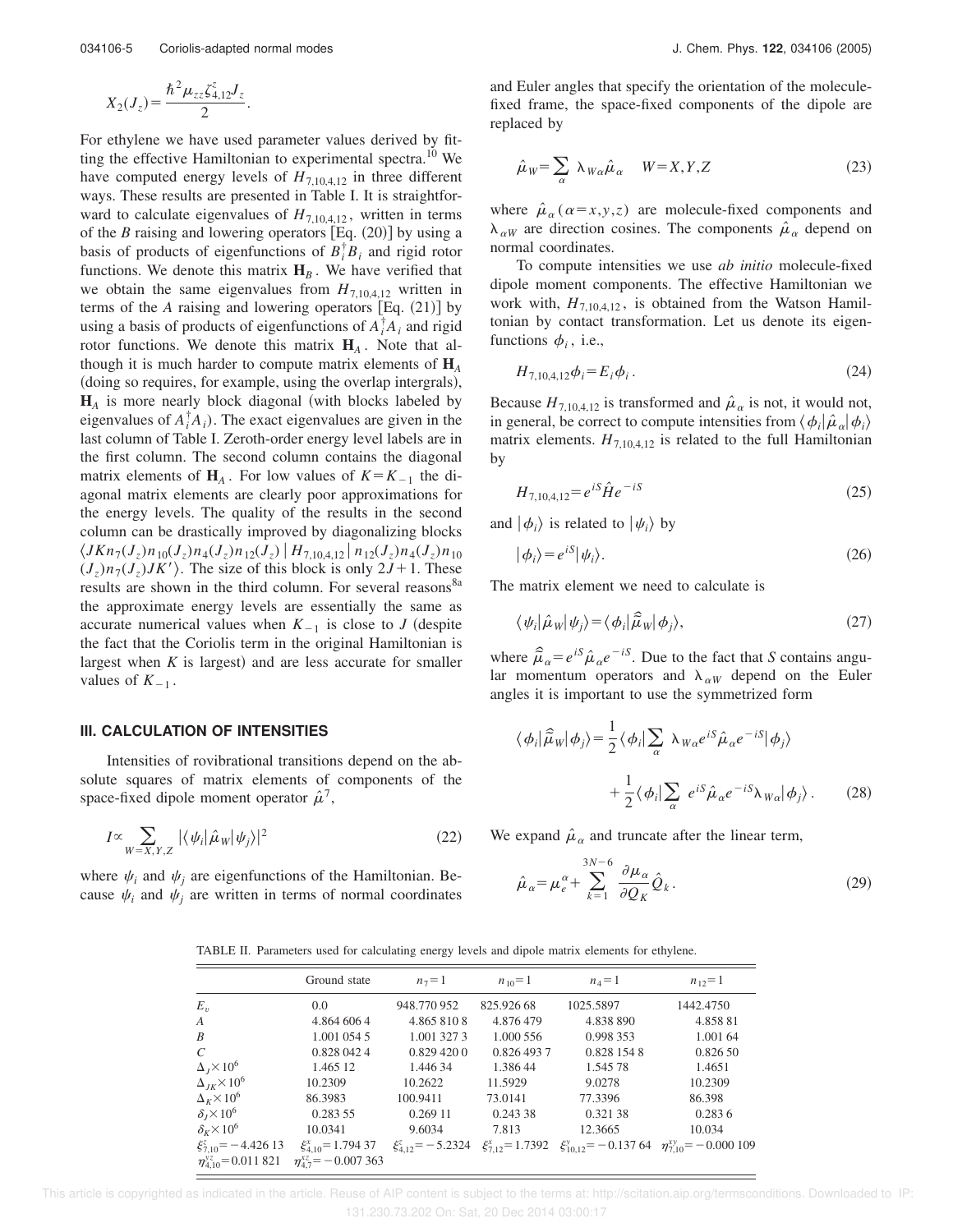$\hat{\vec{\mu}}_{\alpha} = e^{iS} \hat{\mu}_{\alpha} e^{-iS}$  can be written as a sum of terms,  $\Sigma_{mn} \mu_{mn}^{\alpha}$ , each of order  $\kappa^{m+2n} r^m J^n e a_0$ , where  $\kappa = (m_e/m_n)^{1/4}$  is the Born-Oppenheimer expansion parameter.<sup>4,7</sup> Because we retain only the first term in this series

$$
e^{iS}\hat{\mu}_{\alpha}e^{-iS} \approx \hat{\mu}_{\alpha}.
$$
\n(30)

Setting  $Q_i=0$ ,  $j=k+1,...,3N-6$  for the normal coordinates that are not strongly coupled and writing the strongly coupled normal coordinates in terms of the  $\{A_i, A_i^{\dagger}\}\$ we obtain

$$
\hat{\mu}_{\alpha} \approx \mu_{e}^{\alpha} + \sum_{i=7,10,4,12} L_{i}^{\alpha}(J_{z})A_{i} + \sum_{i=7,10,4,12} L_{i}^{\dagger \alpha}(J_{z})A_{i}^{\dagger}, \tag{31}
$$

where

$$
L_i^{\alpha} = \frac{1}{\sqrt{2}} [\mu_7^{\alpha} U_{1i} + \mu_{10}^{\alpha} U_{2i}], \quad i = 7,10
$$

and

$$
L_i^{\alpha} = \frac{1}{\sqrt{2}} [\mu_4^{\alpha} U_{3i} + \mu_{12}^{\alpha} U_{4i}], \quad i = 4, 12.
$$

We now need to compute  $\langle \phi_i | \hat{\vec{\mu}}_w | \phi_i \rangle$  matrix elements. We know  $|\phi_i\rangle$  in the  $\{|n_7(K)n_{10}(K)n_4(K)n_{12}(K)JK\rangle\}$  basis. In this basis the eigenvalue problem is

$$
\mathbf{H}_{7,10,4,12}\mathbf{T} = \mathbf{T}\mathbf{E}
$$
 (32)

and

$$
\langle \phi_i | \hat{\mu}_W | \phi_j \rangle = T_i^t \hat{\mu}_W T_j, \qquad (33)
$$

where  $\hat{\mu}_W$  is the matrix representing the *W*th dipole moment component in the

$$
\{|n_7(K)n_{10}(K)n_4(K)n_{12}(K)JK\rangle\}
$$

basis and  $\mathbf{T}_j$  is the *j*th column of **T**. Using Eqs. (28) and (30),

$$
\mathbf{T}_{i}^{\prime}\hat{\mu}_{\mathbf{W}}\mathbf{T}_{j} = \mathbf{T}_{i}^{\prime}\sum_{\alpha}\frac{1}{2}\lambda_{\alpha\mathbf{W}}\hat{\mu}_{\alpha}\mathbf{T}_{j} + \mathbf{T}_{i}^{\prime}\sum_{\alpha}\frac{1}{2}\hat{\mu}_{\alpha}\lambda_{\alpha\mathbf{W}}\mathbf{T}_{j}.
$$
 (34)

Exposing the basis function labels yields

$$
\mathbf{T}_{i}^{t}\hat{\mu}_{\mathbf{W}}\mathbf{T}_{j} = \sum_{Kn_{4}n_{7}n_{10}n_{12}} (T^{t})_{i,Kn_{4}n_{7}n_{10}n_{12}} \sum_{\alpha} \frac{1}{2} \langle JK|\lambda_{\alpha\mathbf{W}}|JK'\rangle \langle n_{4}(K)n_{7}(K)n_{10}(K)n_{12}(K)|\hat{\mu}_{\alpha}(K')|n_{4}'(K')n_{7}'(K')\rangle
$$
  
\n
$$
\times n_{10}'(K')n_{12}'(K')\rangle T_{JK'n_{4}n_{7}n_{10}n_{12}j} + \sum_{Kn_{4}n_{7}n_{10}n_{12}} (T^{t})_{i,Kn_{4}n_{7}n_{10}n_{12}} \sum_{\alpha} \frac{1}{2} \langle JK|\lambda_{\alpha\mathbf{W}}|JK'\rangle
$$
  
\n
$$
\times \langle n_{4}(K)n_{7}(K)n_{10}(K)n_{12}(K)|\hat{\mu}_{\alpha}(K)|n_{4}'(K')n_{7}'(K')n_{10}'(K')n_{12}'(K')\rangle T_{JK'n_{4}n_{7}n_{10}n_{12}j}.
$$
\n(35)

 $\hat{\mu}_{\alpha}$  is a function of *K* because in Eq. (31) the  $L_i^{\alpha}$  and  $L_i^{\dagger \alpha}$ depend on  $J_z$ . Note that to obtain this equation we have replaced

$$
\left|n_4(J_z)n_7(J_z)n_{10}(J_z)n_{12}(J_z)JK\right>
$$

with

$$
|n_4(K)n_7(K)n_{10}(K)n_{12}(K)JK\rangle.
$$

The matrix elements  $\langle JK | \lambda_{\alpha Z} | JK' \rangle$  are calculated using the Wigner–Eckart theorem.

To compute the matrix elements

$$
\langle n_4(K)n_7(K)n_{10}(K)n_{12}(K)|\hat{\mu}_{\alpha}(K)|n'_4(K')n'_7(K')n'_{10}(K')\times n'_{12}(K')\rangle
$$

we replace  $\hat{\mu}_{\alpha}(K)$  with

$$
L_7^{\alpha}(K)A_7 + L_4^{\alpha}(K)A_4 + L_{10}^{\alpha}(K)A_{10} + L_{12}^{\alpha}(K)A_{12} + L_7^{\dagger\alpha}(K)A_7
$$
  
+ 
$$
L_4^{\dagger\alpha}(K)A_4 + L_{10}^{\dagger\alpha}(K)A_{10} + L_{12}^{\dagger\alpha}(K)A_{12}
$$

and act with the *A* raising and lowering operators on  $|n_4'n_7'n_{10}'n_{12}'\rangle$ . To do this one must evaluate overlap intergrals. For example, the  $A_7$  matrix element is

$$
\langle n_4(K)n_7(K)n_{10}(K)n_{12}(K)|A_7|n_4'(K')
$$
  
\n
$$
\times n_7'(K')n_{10}'(K')n_{12}'(K')\rangle
$$
  
\n
$$
= \langle n_7(K)| (n_7'-1)(K') \rangle \langle n_4(K)|n_4'(K') \rangle
$$
  
\n
$$
\times \langle n_{10}(K)|n_{10}'(K') \rangle \langle n_{12}(K)|n_{12}'(K') \rangle \sqrt{n_7'}. \qquad (36)
$$

We have computed dipole matrix elements using the Hamiltonian discussed in the preceding section, Hamiltonian parameters taken from the literature, and a dipole moment function calculated using CADPAC.<sup>11</sup> See Tables II and III for Hamiltonian and dipole parameters. The equilibrium dipole moment and dipole moment (normal coordinate) derivatives were computed using density functional theory, a 6311G<sup>\*\*</sup> basis, and the BLYP functional. Our computed dipole matrix elements are presented in Table IV. In the last column we give matrix elements computed using either the basis of

TABLE III. Dipole moment derivatives of the ethylene molecule.

| $\boldsymbol{\nu}$ | $\partial \mu_r / \partial Q$ | $\partial \mu_{v}/\partial Q$ | $\partial \mu$ , $\partial Q$ |
|--------------------|-------------------------------|-------------------------------|-------------------------------|
| $v_{10}$           |                               | $-0.1125$                     |                               |
| $\nu_{7}$          | 1.4813                        | O                             |                               |
| $v_4$              |                               |                               |                               |
| $v_{12}$           |                               |                               | 0.4176                        |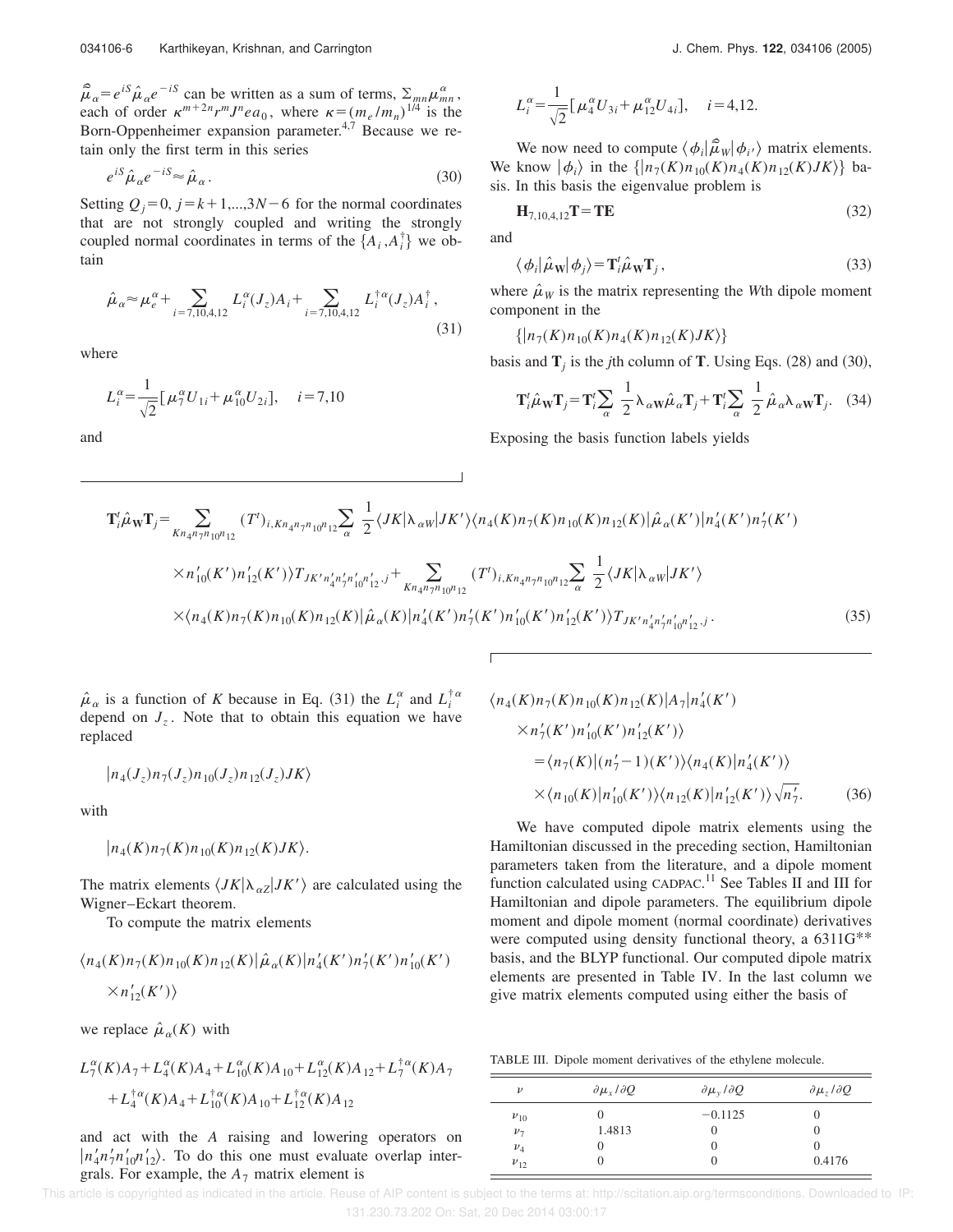| TABLE IV. Ethylene dipole moment matrix elements for different values of J. |  |
|-----------------------------------------------------------------------------|--|
|-----------------------------------------------------------------------------|--|

|               |               | With BT effective |        |               |               | With BT effective |        |
|---------------|---------------|-------------------|--------|---------------|---------------|-------------------|--------|
| Final state   | Initial state | rot Hamiltonian   | Exact  | Final state   | Initial state | rot Hamiltonian   | Exact  |
| 1,0,0,0,2,1,1 | 0,0,0,0,1,1,0 | 0.0174            | 0.0180 | 0,1,0,0,5,4,1 | 0,0,0,0,4,4,0 | 0.0508            | 0.0511 |
| 1,0,0,0,2,1,2 | 0,0,0,0,1,1,1 | 0.0232            | 0.0235 | 0,1,0,0,5,4,2 | 0,0,0,0,4,4,1 | 0.3368            | 0.3370 |
| 1,0,0,0,2,0,2 | 0,0,0,0,1,0,1 | 0.0174            | 0.0180 | 0,1,0,0,5,3,2 | 0,0,0,0,4,3,1 | 0.1925            | 0.1928 |
| 1,0,0,0,3,2,1 | 0,0,0,0,2,2,0 | 0.0124            | 0.0128 | 0,1,0,0,5,3,3 | 0,0,0,0,4,3,2 | 0.1068            | 0.1071 |
| 1,0,0,0,3,2,2 | 0,0,0,0,2,2,1 | 0.0200            | 0.0207 | 0,1,0,0,5,2,3 | 0,0,0,0,4,2,2 | 0.0812            | 0.0813 |
| 1,0,0,0,3,1,2 | 0,0,0,0,2,1,1 | 0.0224            | 0.0226 | 0,1,0,0,5,2,4 | 0,0,0,0,4,2,3 | 0.0242            | 0.0247 |
| 1,0,0,0,3,1,3 | 0,0,0,0,2,1,2 | 0.0200            | 0.0207 | 0,1,0,0,5,1,4 | 0,0,0,0,4,1,3 | 0.0209            | 0.0213 |
| 1,0,0,0,3,0,3 | 0,0,0,0,2,0,2 | 0.0124            | 0.0128 | 0,1,0,0,5,1,5 | 0,0,0,0,4,1,4 | 0.0159            | 0.0162 |
| 1,0,0,0,4,3,1 | 0,0,0,0,3,3,0 | 0.0097            | 0.0100 | 0,1,0,0,5,0,5 | 0,0,0,0,4,0,4 | 0.0083            | 0.0089 |
| 1,0,0,0,4,3,2 | 0,0,0,0,3,3,1 | 0.0166            | 0.0172 | 0,1,0,0,6,5,1 | 0,0,0,0,5,5,0 | 0.0421            | 0.0422 |
|               | 0,0,0,0,3,2,1 | 0.0207            | 0.0211 | 0,1,0,0,6,5,2 | 0,0,0,0,5,5,1 | 0.1609            | 0.1609 |
| 1,0,0,0,4,2,2 |               | 0.0221            | 0.0224 |               |               | 0.0924            | 0.0920 |
| 1,0,0,0,4,2,3 | 0,0,0,0,3,2,2 |                   |        | 0,1,0,0,6,4,2 | 0,0,0,0,5,4,1 |                   |        |
| 1,0,0,0,4,1,3 | 0,0,0,0,3,2,2 | 0.0207            | 0.0211 | 0,1,0,0,6,4,3 | 0,0,0,0,5,4,2 | 0.0353            | 0.0358 |
| 1,0,0,0,4,1,4 | 0,0,0,0,3,1,3 | 0.0165            | 0.0172 | 0,1,0,0,6,3,3 | 0,0,0,0,5,3,2 | 0.0246            | 0.0247 |
| 1,0,0,0,4,0,4 | 0,0,0,0,3,0,3 | 0.0097            | 0.0100 | 0,1,0,0,6,2,4 | 0,0,0,0,5,2,3 | 0.0126            | 0.0130 |
| 1,0,0,0,5,4,1 | 0,0,0,0,4,4,0 | 0.0079            | 0.0080 | 0,1,0,0,6,2,5 | 0,0,0,0,5,2,4 | 0.0221            | 0.0225 |
| 1,0,0,0,5,4,2 | 0,0,0,0,4,4,1 | 0.0140            | 0.0147 | 0,1,0,0,6,1,6 | 0,0,0,0,5,1,5 | 0.0181            | 0.0184 |
| 1,0,0,0,5,3,2 | 0,0,0,0,4,3,1 | 0.0185            | 0.0194 | 0,1,0,0,6,0,6 | 0,0,0,0,5,0,5 | 0.0071            | 0.0076 |
| 1,0,0,0,5,3,3 | 0,0,0,0,4,3,2 | 0.0217            | 0.0222 | 0,0,0,1,2,1,1 | 0,0,0,0,1,1,0 | 0.1258            | 0.1262 |
| 1,0,0,0,5,2,3 | 0,0,0,0,4,2,2 | 0.0219            | 0.0221 | 0,0,0,1,2,1,2 | 0,0,0,0,1,1,1 | 0.1240            | 0.1244 |
| 1,0,0,0,5,2,4 | 0,0,0,0,4,2,3 | 0.0217            | 0.0222 | 0,0,0,1,2,0,2 | 0,0,0,0,1,0,1 | 0.0421            | 0.0425 |
| 1,0,0,0,5,1,4 | 0,0,0,0,4,1,3 | 0.0185            | 0.0193 | 0,0,0,1,3,2,1 | 0,0,0,0,2,2,0 | 0.1051            | 0.1058 |
| 1,0,0,0,5,1,5 | 0,0,0,0,4,1,4 | 0.0141            | 0.0147 | 0,0,0,1,3,2,2 | 0,0,0,0,2,2,1 | 0.0731            | 0.0735 |
| 1,0,0,0,5,0,5 | 0,0,0,0,4,0,4 | 0.0079            | 0.0079 | 0,0,0,1,3,1,2 | 0,0,0,0,2,1,1 | 0.0850            | 0.0850 |
| 1,0,0,0,6,5,1 | 0,0,0,0,5,5,0 | 0.0066            | 0.0067 | 0,0,0,1,3,1,3 | 0,0,0,0,2,1,2 | 0.0431            | 0.0435 |
| 1,0,0,0,6,5,2 | 0,0,0,0,5,5,1 | 0.0122            | 0.0123 | 0,0,0,1,3,0,3 | 0,0,0,0,2,0,2 | 0.0080            | 0.0083 |
| 1,0,0,0,6,4,2 | 0,0,0,0,5,4,1 | 0.0164            | 0.0173 | 0,0,0,1,4,3,1 | 0,0,0,0,3,3,0 | 0.0958            | 0.0961 |
| 1,0,0,0,6,4,3 | 0,0,0,0,5,4,2 | 0.0195            | 0.0202 | 0,0,0,1,4,3,2 | 0,0,0,0,3,3,1 | 0.0720            | 0.0733 |
| 1,0,0,0,6,3,3 | 0,0,0,0,5,3,2 | 0.0213            | 0.0220 | 0,0,0,1,4,2,2 | 0,0,0,0,3,2,1 | 0.0560            | 0.0565 |
| 1,0,0,0,6,3,4 | 0,0,0,0,5,3,3 | 0.0218            | 0.0218 | 0,0,0,1,4,2,3 | 0,0,0,0,3,2,2 | 0.0710            | 0.0713 |
| 1,0,0,0,6,2,4 | 0,0,0,0,5,2,3 | 0.0213            | 0.0219 | 0,0,0,1,4,1,3 | 0,0,0,0,3,1,2 | 0.0422            | 0.0428 |
| 1,0,0,0,6,2,5 | 0,0,0,0,5,2,4 | 0.0195            | 0.0202 | 0,0,0,1,4,1,4 | 0,0,0,0,3,1,3 | 0.0130            | 0.0132 |
| 1,0,0,0,6,1,5 | 0,0,0,0,5,1,4 | 0.0164            | 0.0170 | 0,0,0,1,4,0,4 | 0,0,0,0,3,0,3 | 0.0039            | 0.0041 |
| 1,0,0,0,6,1,6 | 0,0,0,0,5,1,5 | 0.0122            | 0.0123 | 0,0,0,1,5,4,2 | 0,0,0,0,4,4,1 | 0.0727            | 0.0731 |
| 1,0,0,0,6,0,6 | 0,0,0,0,5,0,5 | 0.0067            | 0.0067 | 0,0,0,1,5,3,2 | 0,0,0,0,4,3,1 | 0.0580            | 0.0587 |
| 0,1,0,0,2,1,1 | 0,0,0,0,1,1,0 | 0.2719            | 0.2721 | 0,0,0,1,5,3,3 | 0,0,0,0,4,3,2 | 0.0490            | 0.0495 |
| 0,1,0,0,2,1,2 | 0,0,0,0,1,1,1 | 0.1546            | 0.1548 | 0,0,0,1,5,2,3 | 0,0,0,0,4,2,2 | 0.0650            | 0.0652 |
| 0,1,0,0,2,0,2 | 0,0,0,0,1,0,1 | 0.2461            | 0.2462 | 0,0,0,1,5,2,4 | 0,0,0,0,4,2,3 | 0.0413            | 0.0420 |
| 0,1,0,0,3,2,1 | 0,0,0,0,2,2,0 | 0.3475            | 0.3479 | 0,0,0,1,5,1,4 | 0,0,0,0,4,1,3 | 0.0170            | 0.0171 |
| 0,1,0,0,3,2,2 | 0,0,0,0,2,2,1 | 0.1582            | 0.1584 | 0,0,0,1,5,1,5 | 0,0,0,0,4,1,4 | 0.0073            | 0.0076 |
| 0,1,0,0,3,1,2 | 0,0,0,0,2,1,1 | 0.1059            | 0.1063 | 0,0,0,1,5,0,5 | 0,0,0,0,4,0,4 | 0.0021            | 0.0023 |
| 0,1,0,0,3,1,3 | 0,0,0,0,2,1,2 | 0.0252            | 0.0253 | 0,0,0,1,6,4,2 | 0,0,0,0,5,4,1 | 0.0602            | 0.0607 |
| 0,1,0,0,3,0,3 | 0,0,0,0,2,0,2 | 0.0100            | 0.0103 | 0,0,0,1,6,4,3 | 0,0,0,0,5,4,2 | 0.0474            | 0.0482 |
| 0,1,0,0,4,3,1 | 0,0,0,0,3,3,0 | 0.4431            | 0.4434 | 0,0,0,1,6,3,3 | 0,0,0,0,5,3,2 | 0.0380            | 0.0386 |
| 0,1,0,0,4,3,2 | 0,0,0,0,3,3,1 | 0.2407            | 0.2409 | 0,0,0,1,6,2,4 | 0,0,0,0,5,2,3 | 0.0006            | 0.0006 |
| 0,1,0,0,4,2,2 | 0,0,0,0,3,2,1 | 0.1218            | 0.1221 | 0,0,0,1,6,2,5 | 0,0,0,0,5,2,4 | 0.0001            | 0.0001 |
| 0,1,0,0,4,2,3 | 0,0,0,0,3,2,2 | 0.0886            | 0.0889 | 0,0,0,1,6,1,5 | 0,0,0,0,5,1,4 | 0.0100            | 0.0105 |
| 0,1,0,0,4,1,3 | 0,0,0,0,3,1,2 | 0.0248            | 0.0250 | 0,0,0,1,6,1,6 | 0,0,0,0,5,1,5 | 0.0043            | 0.0046 |
| 0,1,0,0,4,1,4 | 0,0,0,0,3,1,3 | 0.0160            | 0.0163 | 0,0,0,1,6,0,6 | 0,0,0,0,5,0,5 | 0.0014            | 0.0015 |
| 0,1,0,0,4,0,4 | 0,0,0,0,3,0,3 | 0.0085            | 0.0087 |               |               |                   |        |

eigenfunctions of  $A_i^{\dagger} A_i$  or the basis of eigenfunctions of  $B_i^{\dagger} B_i$  (the same numbers are obtained with both basis sets).

In the first two columns we give labels for the initial and final states. States are labeled by the BT basis functions with the largest coefficients. We give dipole matrix elements for transitions between  $(n_7n_{10}n_4n_{12}) = (0000)$  and  $(n'_7n'_{10}n'_4n'_{12}) = \{(1000), (0100), \text{ and } (0001)\}.$  The *A* raising and lowering operators enable us to determine energy levels and wave functions of  $H_0$  in Eq. (20) without doing calculations.  $H_r$  is too important to be neglected but if we neglect off-diagonal matrix elements of  $H_0 + H_r$  in the basis of products of eigenfunctions of  $A_i^{\dagger} A_i$  we obtain effective rotational Hamiltonians. Eigenfunctions of these effective Hamiltonians should be good approximations for the  $\phi_i$  functions. These effective Hamiltonians are not diagonal in the symmetric top basis because of terms in  $H_{4-10}$ ,  $H_{10-12}$ ,  $H_{7-12}$ ,  $H_{7-4}$ ,  $H_{7-10}^r$ , and  $(H_{rr} - H_{rr}^{ST})$  that couple basis functions with different values of *K*. If  $H_0 + H_r$  matrix elements off diagonal in the basis of products of eigenfunctions of  $A_i^{\dagger} A_i$ are set to zero the matrix  $T$  in Eq.  $(32)$  is block diagonal. To calculate dipole matrix elements in this fashion it is only necessary to diagonalise matrices of size  $2J+1$ . Dipole matrix elements computed in this manner are in the third column of Table IV. The results obtained from the effective